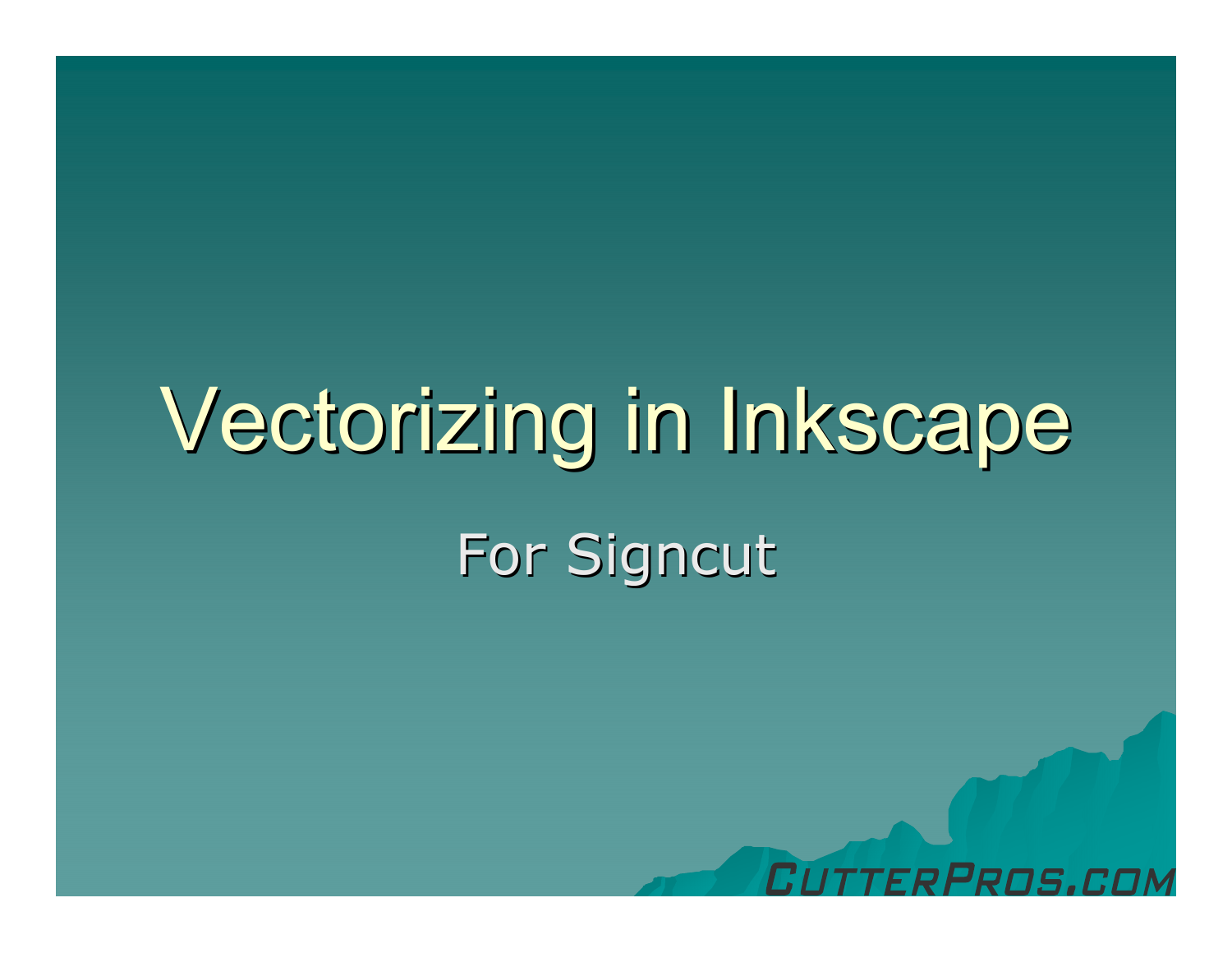#### 1-1 Vectorizing

◆ Start with a non-vectorized image.

If using an image created in Inkscape, start in Section 1.

If using an image on your computer, skip to Section 2 (Page 8).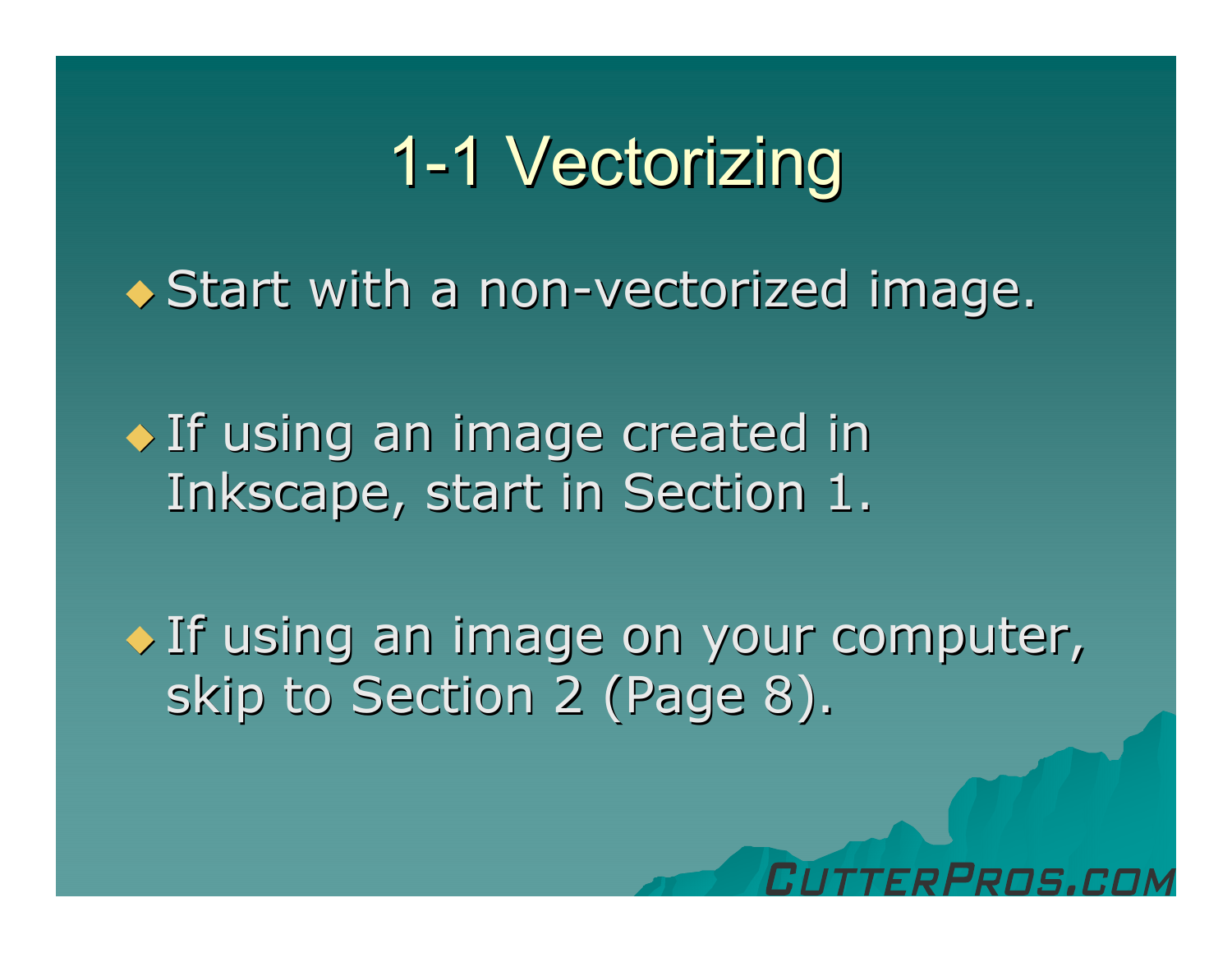#### 1-1 Image in Inkscape

Highlight the entire image by dragging your<br>May be a stayind the berders or hitting CTPL: A mouse around the borders, or hitting CTRL:A on your keyboard.



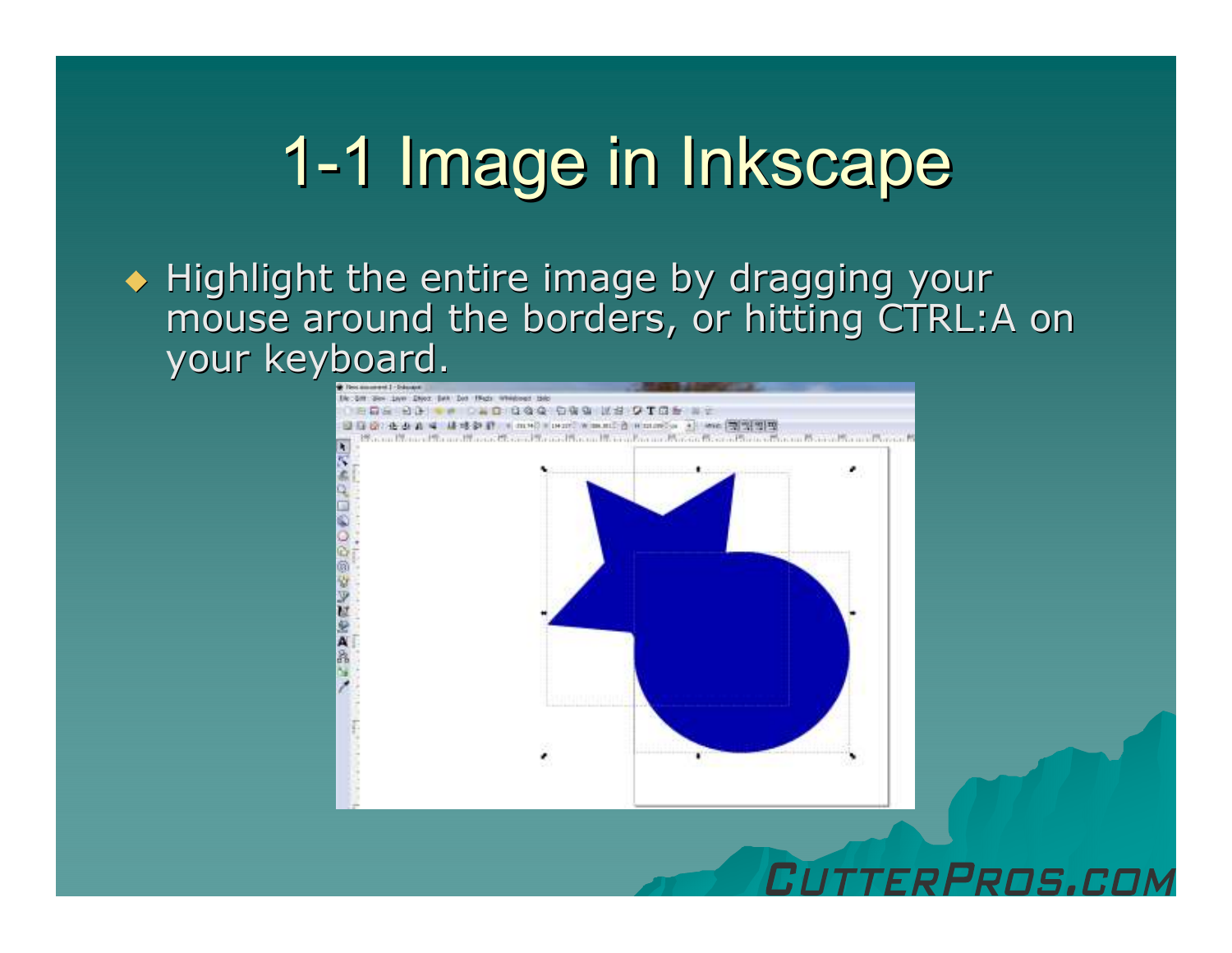#### 1-2 Image in Inkscape

 $\leftrightarrow$  Go to the Edit Menu

◆ Select: "Make a Bitmap Copy"



FRPRNS.COM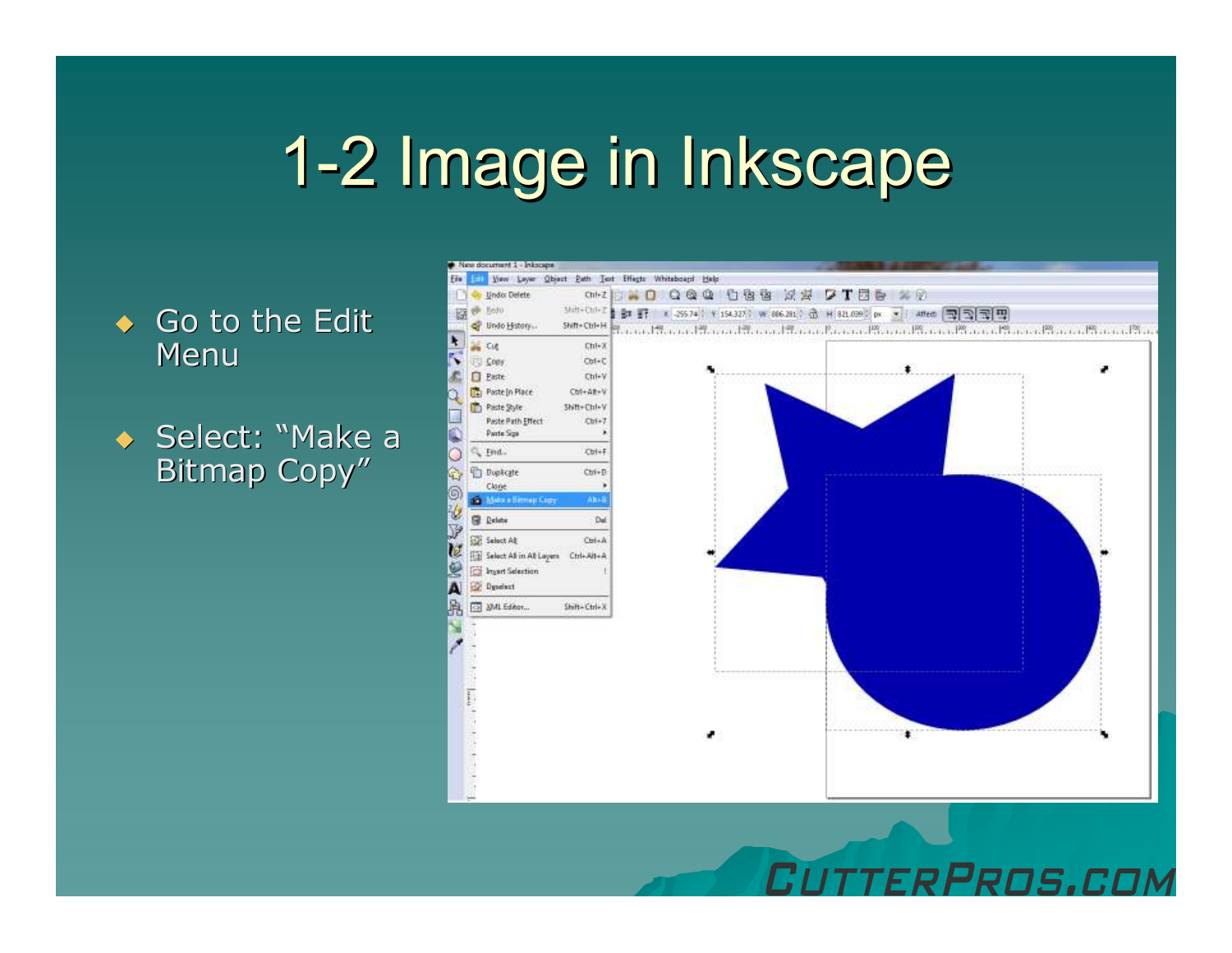#### 1-3 Image in Inkscape



Before After After After After After After After After After After After After After After After After After A<br>Expansion After After After After After After After After After After After After After After After After After

. The image should now have just one box around the entire image.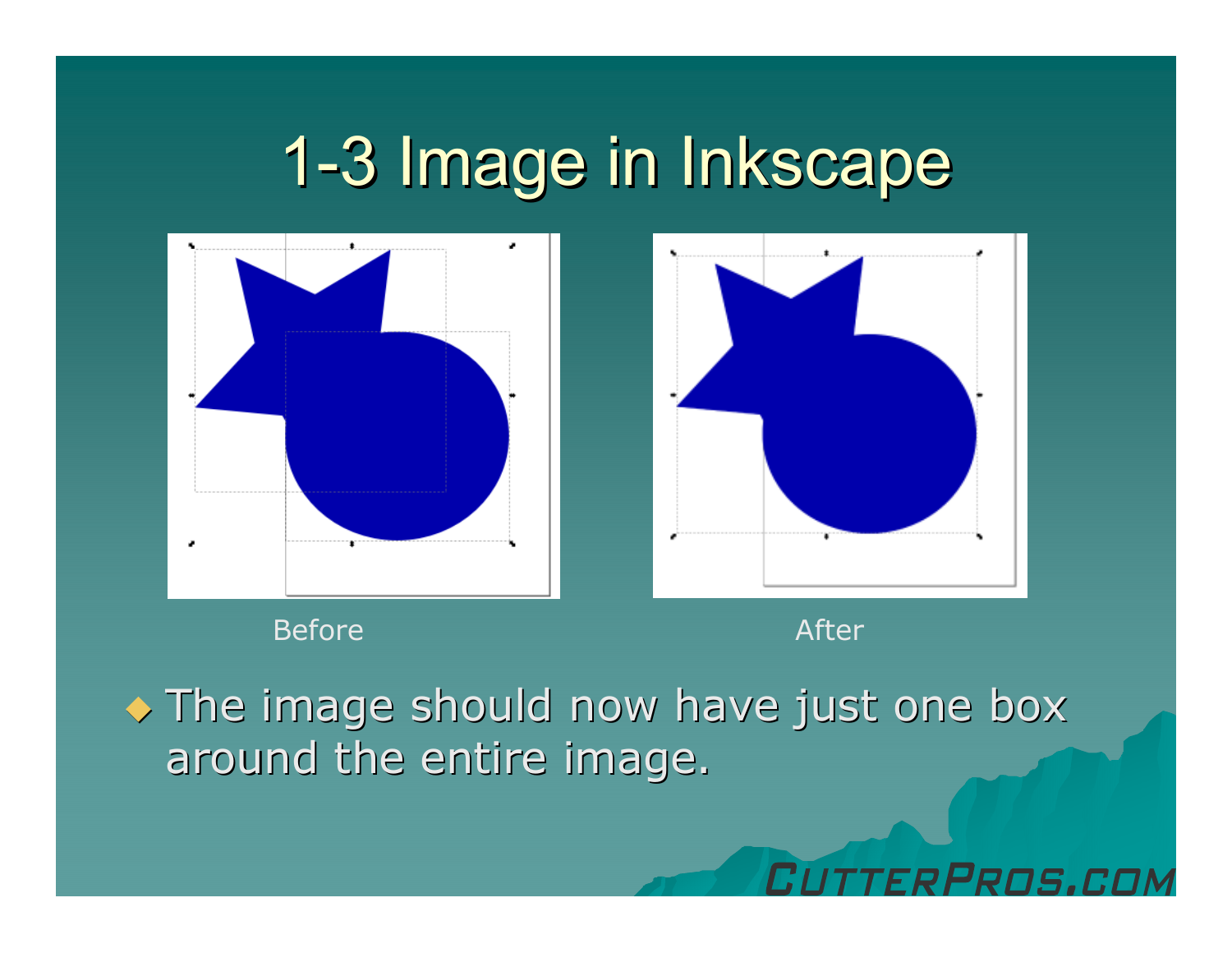#### 1-4 Image in Inkscape

Click and drag the new image to the side. • The old image will be underneath the new image.

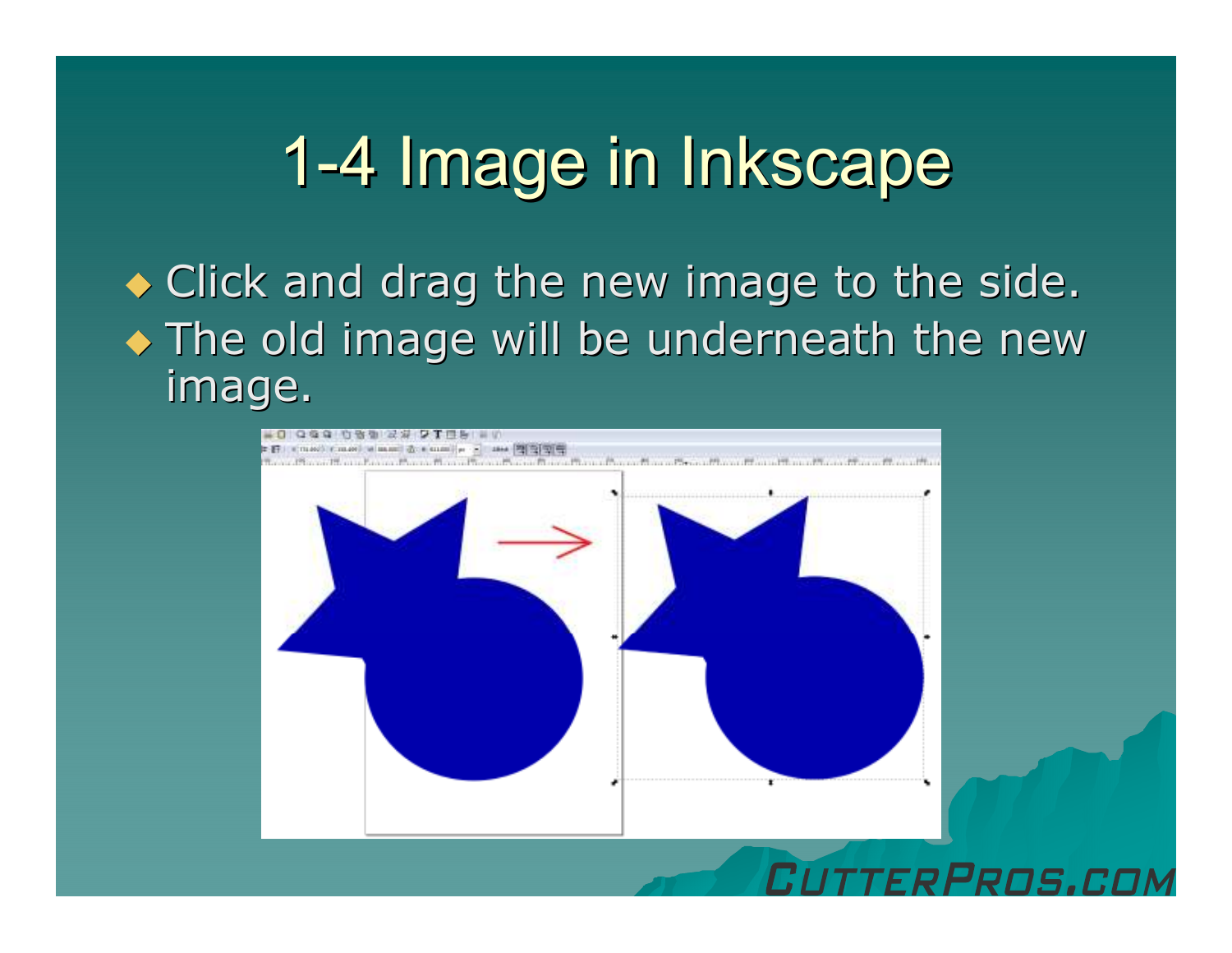## 1-5 Image in Inkscape

Highlight the old image and delete it.

◆ There should<br>Dow just be now just be one image on the screen.



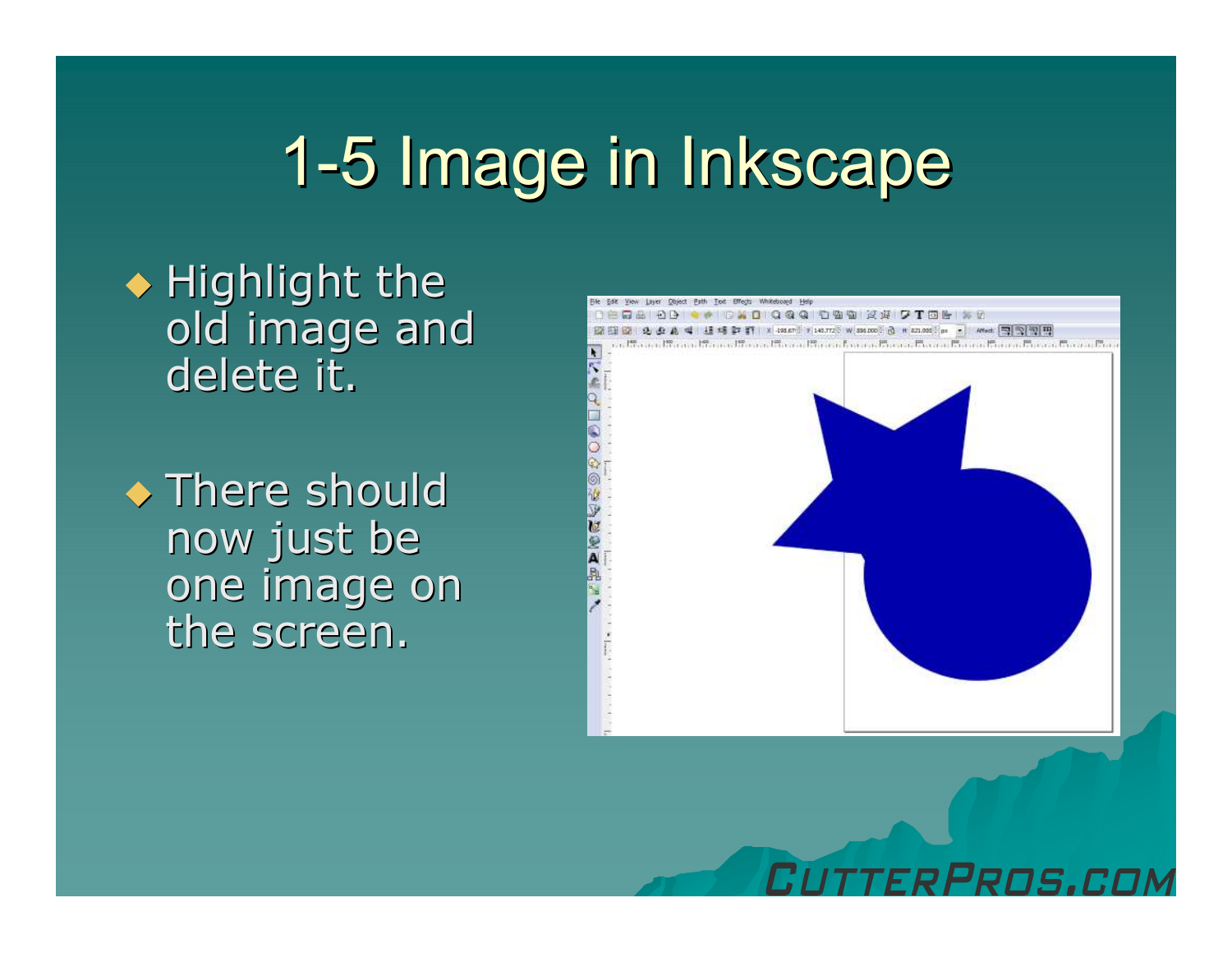#### 2-1 Vectorizing



#### $\bullet$  Select the image.

- ◆ There should be a box with arrows surrounding it once selected.
- ◆ Do not select any text during this process.

Pens.r.n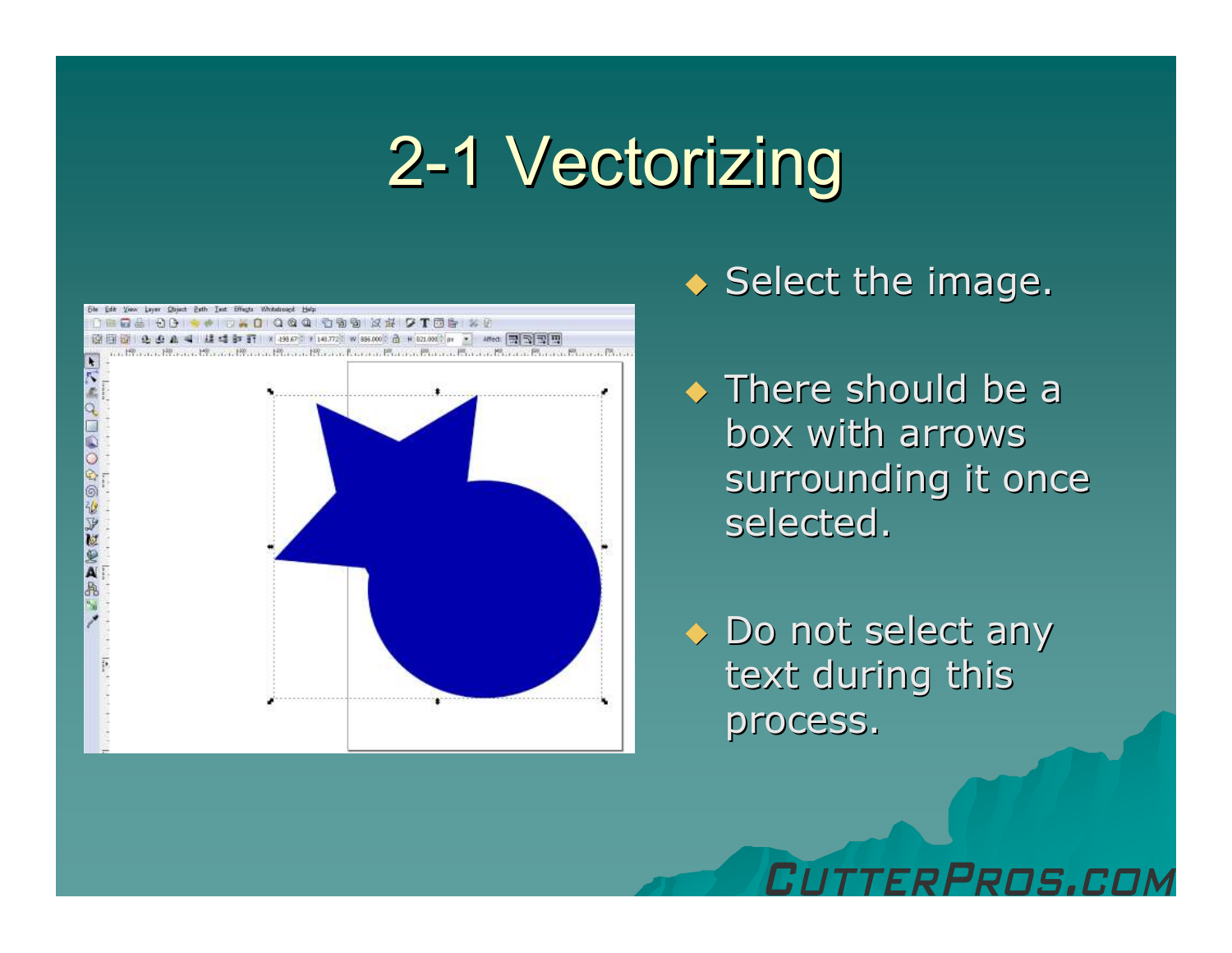#### 2-2 Vectorizing



◆ Click the Path menu.

◆ Select 'Trace Bitmap'

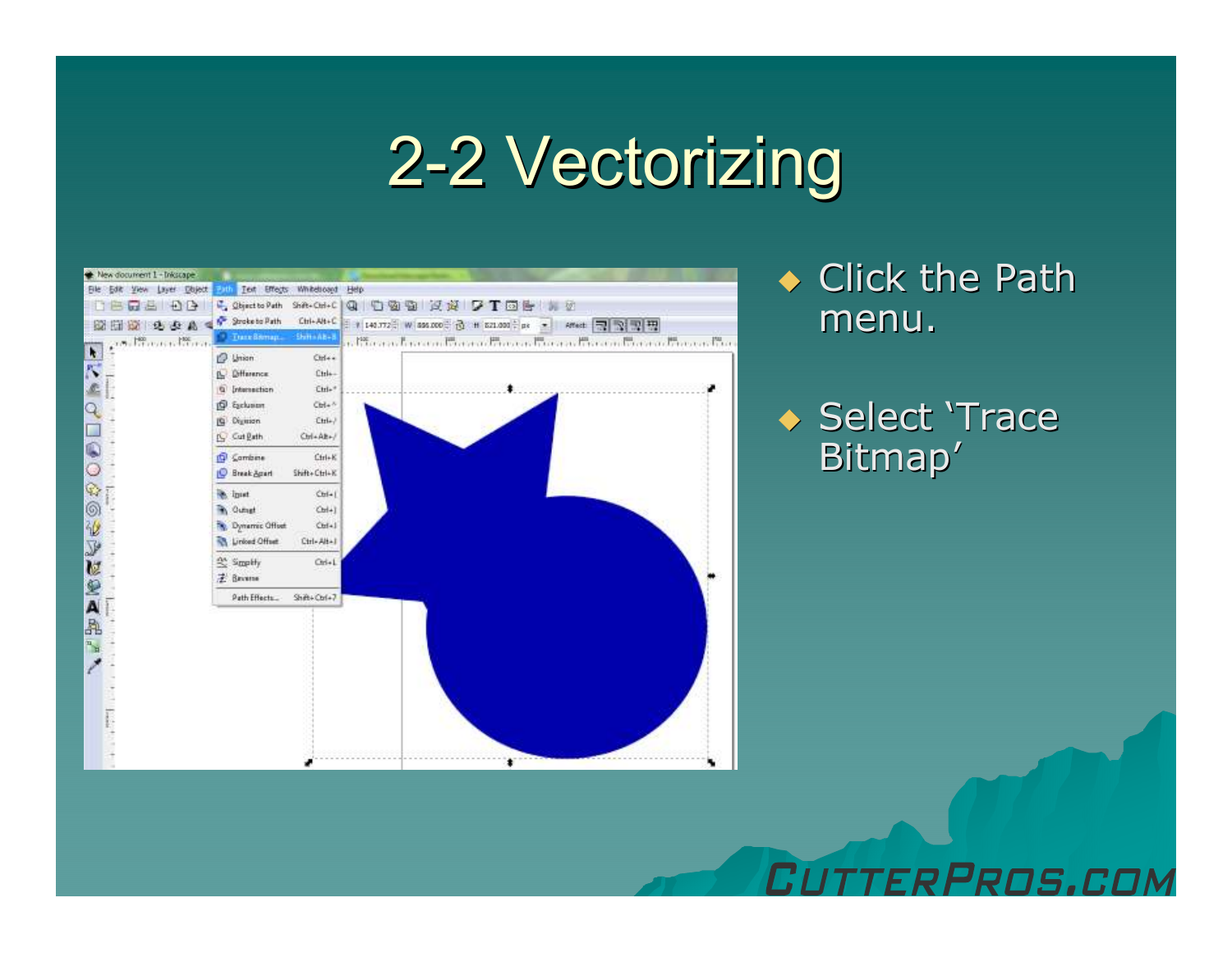#### 2-3 Vectorizing

- $\bullet$  In the following screen you are mainly going to use 'Brightness Cutoff'but other options are also available.
- ◆ Uncheck 'Smooth' ◆ Uncheck 'Stack Scans'
- $\bullet$  Check 'Remove Background'

| Trace Bitmap (Shift+Alt+B)                                                                                                                 |                                                   |  |                                       |                                      | E<br>$\overline{\mathbf{x}}$ |
|--------------------------------------------------------------------------------------------------------------------------------------------|---------------------------------------------------|--|---------------------------------------|--------------------------------------|------------------------------|
| Mode<br>Options<br>Single scan: creates a path-<br>Brightness cutoff<br>$\bullet$<br>Edge detection<br>Color quantization                  | Threshold: 0.450<br>Threshold: 0.650<br>Colors: 8 |  | $\frac{1}{7}$<br>$\frac{1}{\pi}$<br>÷ | SIOX foreground selection<br>Preview |                              |
| Invert image<br>Multiple scans: creates a group of paths-<br>Brightness steps<br>Colors<br>Grays<br>Smooth Stack scans V Remove background | Scans: 8                                          |  | $\frac{1}{\tau}$                      |                                      |                              |
| Credits<br>Thanks to Peter Selinger, http://potrace.sourceforge.net                                                                        |                                                   |  | Update                                |                                      |                              |

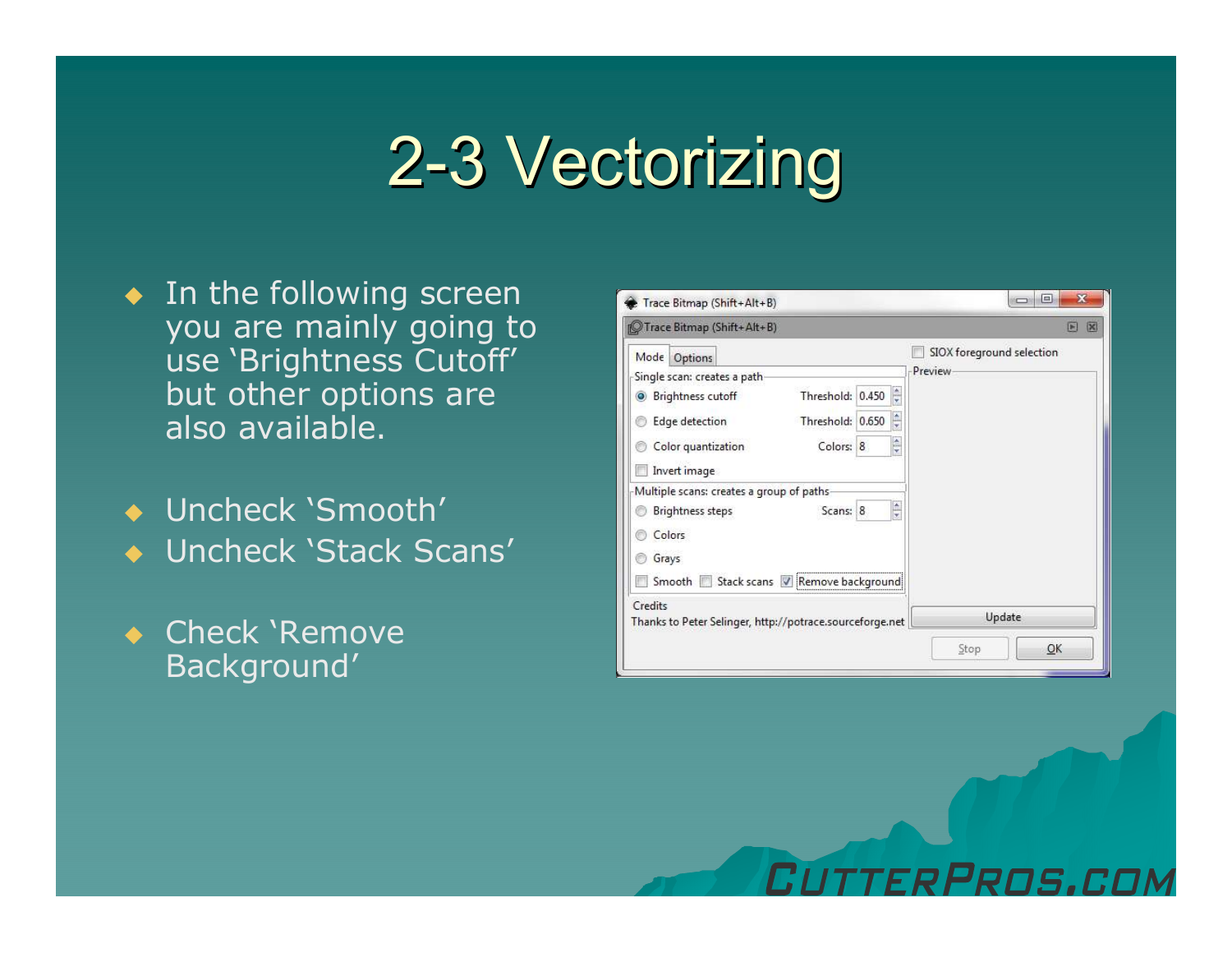#### 2-4 Vectorizing

|                                                                     |  |                                           | SIOX foreground selection:                                      |
|---------------------------------------------------------------------|--|-------------------------------------------|-----------------------------------------------------------------|
|                                                                     |  |                                           | Pressures.                                                      |
|                                                                     |  |                                           |                                                                 |
|                                                                     |  | B                                         |                                                                 |
|                                                                     |  | ţ                                         |                                                                 |
|                                                                     |  |                                           |                                                                 |
| Multiple scans creates a group of paths-                            |  |                                           |                                                                 |
|                                                                     |  | B                                         |                                                                 |
|                                                                     |  |                                           |                                                                 |
|                                                                     |  |                                           |                                                                 |
|                                                                     |  |                                           |                                                                 |
| Cradity<br>Thanks to Peter Selinger, http://potrace.sourceforge.net |  |                                           |                                                                 |
|                                                                     |  |                                           | Update                                                          |
|                                                                     |  | Threshold: 0.650<br>Colorsi B<br>Scann: B | Threshold: 0.450<br>Smooth (2) Stack scam (2) Remove background |

#### Brightness Cutoff **Edge Detection**

| Trace Bernap (Shift+AB+B)                                                                                                                                                                                                                                                                        | 旧                                              |  |
|--------------------------------------------------------------------------------------------------------------------------------------------------------------------------------------------------------------------------------------------------------------------------------------------------|------------------------------------------------|--|
| Mode Options<br>Single scan: creates a peth-<br>Threshold: 0.450<br>Brightness cutoff<br>B<br>Threshold: 0.650<br><b>B</b> Edge detection<br>ţ<br>C: Calor quantization.<br>Colorsi B<br>Invertimage<br>Multiple scans creates a group of paths-<br>÷<br>Scann: B<br>Brightness steps<br>Colors: | SIOX foreground selection:<br><b>President</b> |  |
| C Grays<br>Smooth (7) Stack ccam (7) Remove background                                                                                                                                                                                                                                           |                                                |  |
| Cradity<br>Thanks to Peter Selinger, http://potrace.sourceforge.net                                                                                                                                                                                                                              | Update                                         |  |

FRPROS.COI

- $\blacklozenge$ Click 'Update' to see the results.
- $\bullet$  If the desired results are not acquired, click the other options to see different views.
- $\blacklozenge$ Once the desired results are acquired, click 'OK'.
- $\blacklozenge$  Click the 'X' to close the screen.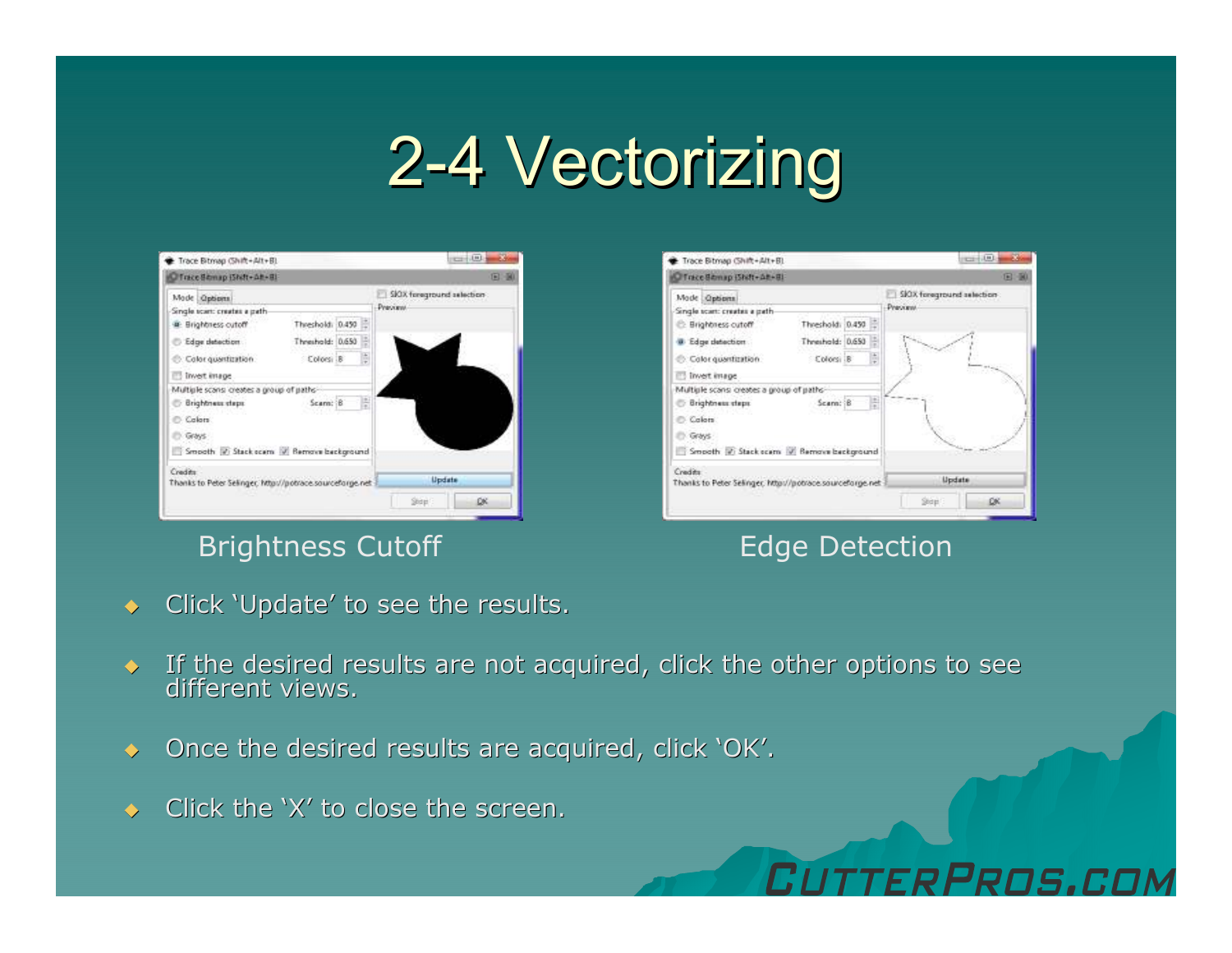#### 2-5 Vectorizing

◆ The vectorized image will show up directly on top of the original image.



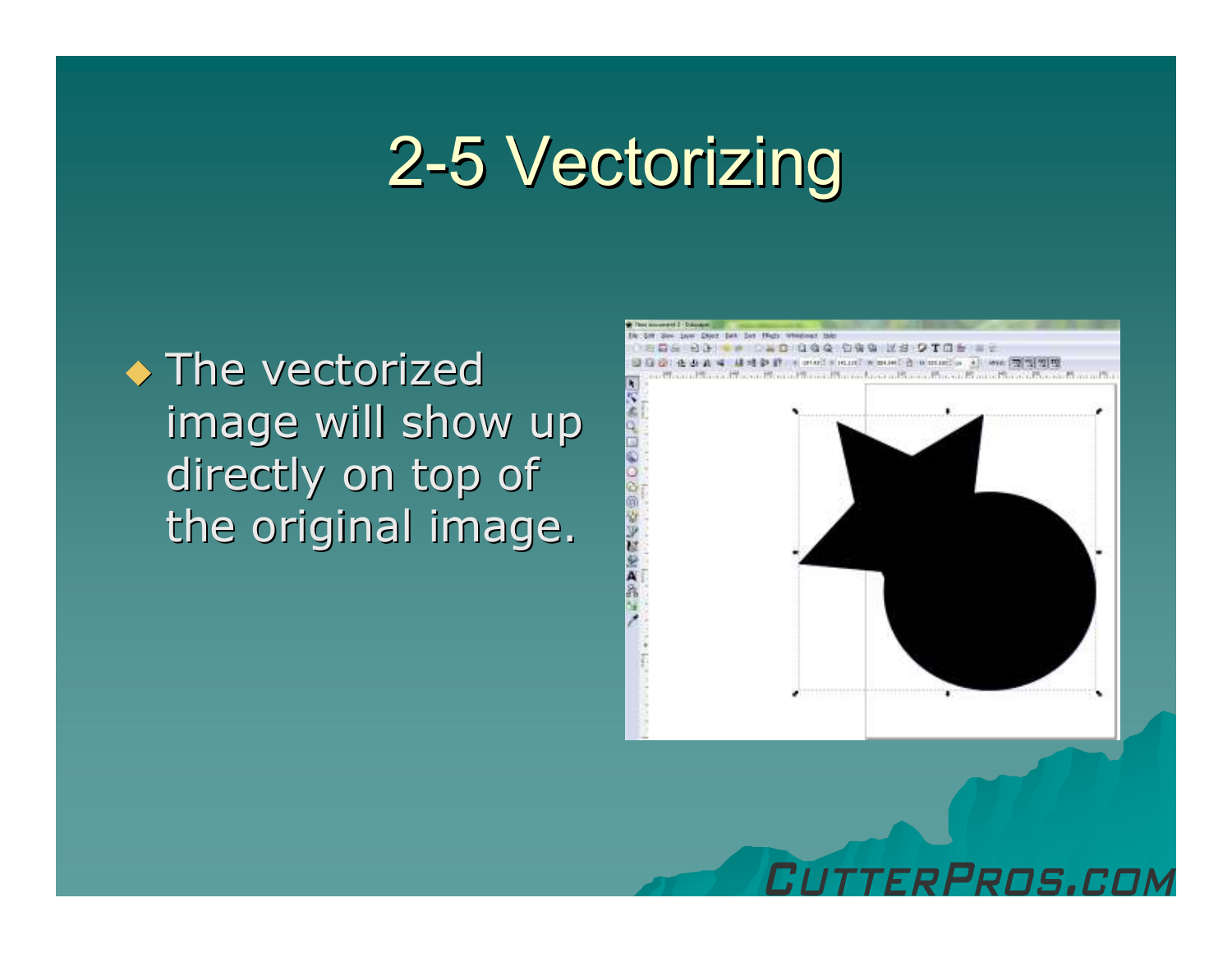#### 2-6 Vectorizing



 $\bullet$  Click the image and drag it to the side.

RPROS.CI

 $\leftrightarrow$  Two images should now be visible.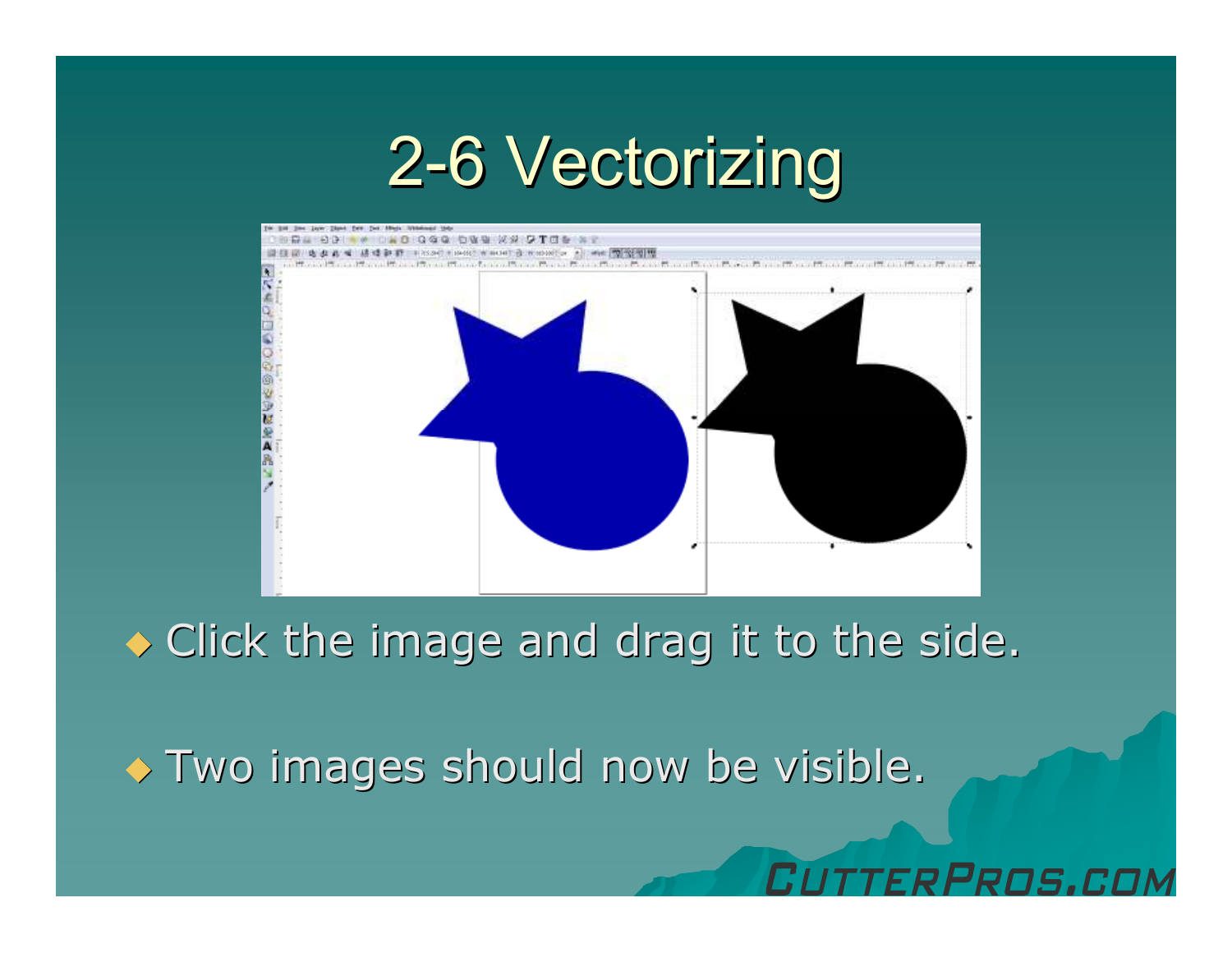#### 2-7 Vectorizing



Click the old image and delete it.

• There should now be just one image on the screen.

**This image is<br>Mostarized and** vectorized and<br>reach: te sut! ready to cut!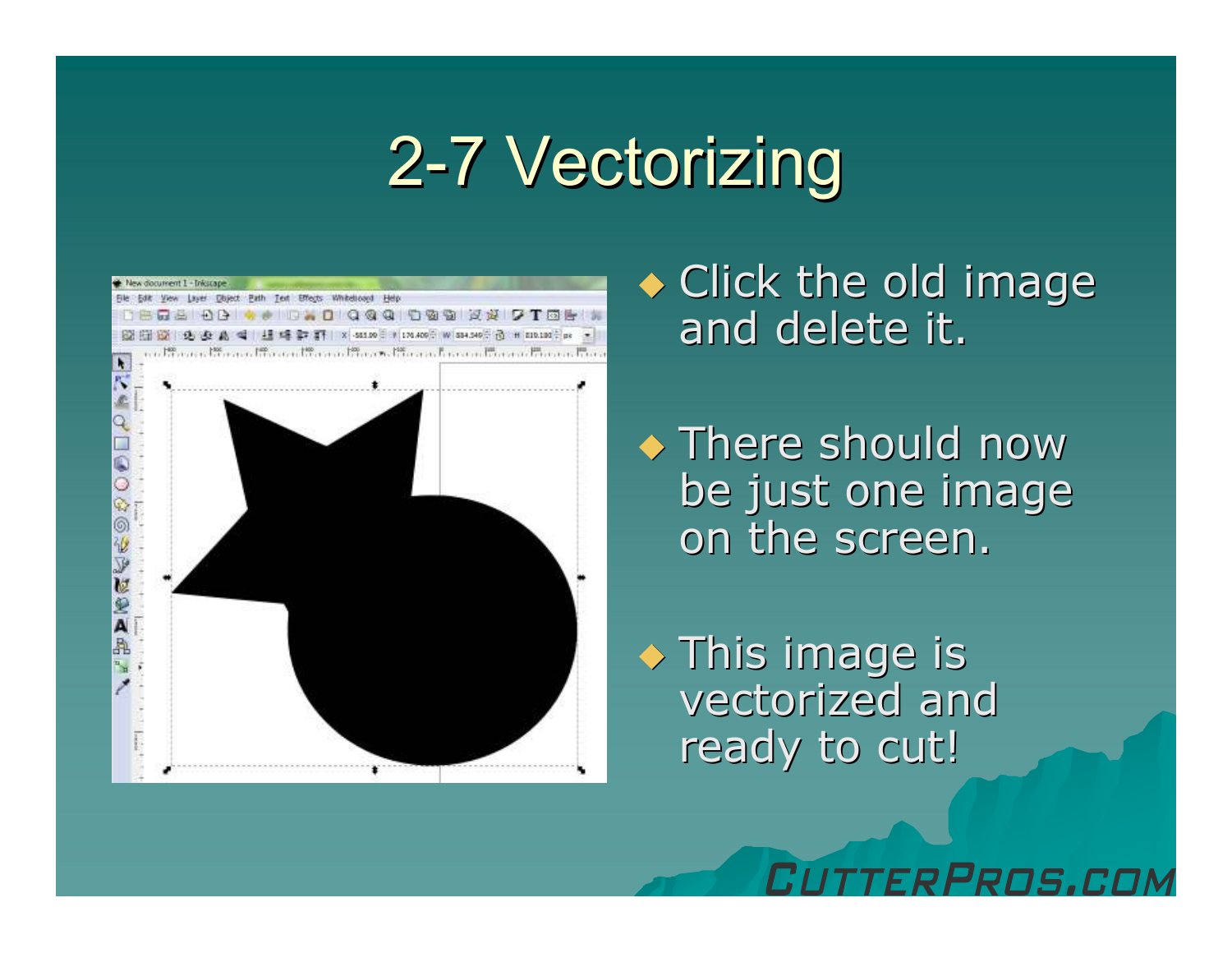#### 2-8 Saving & Cutting



#### • To save the image, go to File: Save As.

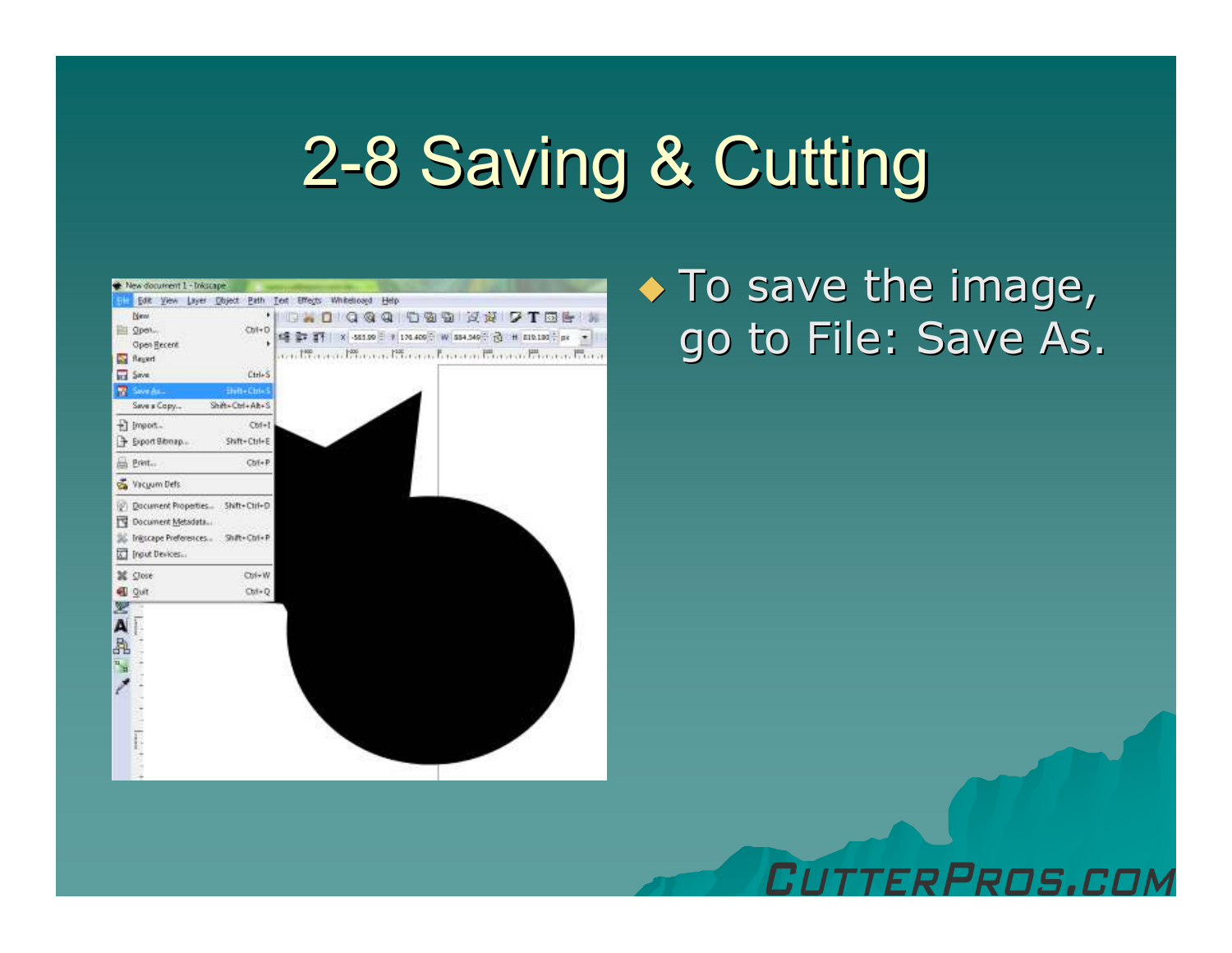### 2-9 Saving & Cutting

- $\blacklozenge$ Browse to the folder to save the file in.
- $\bullet$  Mame the file at the top of the page. Be sure the file name has no spaces. The file may not open correctly in Signcut if spaces are in the file name.
- Save it as an .eps file on the bottom.

| Name:                                | bester.eps                              |                                 |            |                             |
|--------------------------------------|-----------------------------------------|---------------------------------|------------|-----------------------------|
| Sove in folders <b>B</b> Pictures    |                                         |                                 |            | $\sim$<br>-                 |
| El Browse for other folders          |                                         |                                 |            |                             |
|                                      | A ASharon Documents Tutonals Pictures   |                                 |            | Create Falder               |
| Places<br>Recently Used              | Name                                    |                                 | · Modified |                             |
| <b>R. Sharon</b><br><b>Desktop</b>   |                                         |                                 |            |                             |
| <b>EL TELOSTOWED (C)</b>             |                                         |                                 |            | No preview                  |
| 00<<br>Fill Network Drive G          |                                         |                                 |            |                             |
| $1 - 1 - 1$<br>$\Delta dd$<br>Hemove |                                         |                                 |            |                             |
|                                      | Append filename extension automatically | Encapsulated Postscript (".eps) |            | $\mathcal{F}_{\mathcal{F}}$ |
| E Enable preview                     |                                         |                                 | Cancel     | Seve                        |
|                                      |                                         |                                 |            |                             |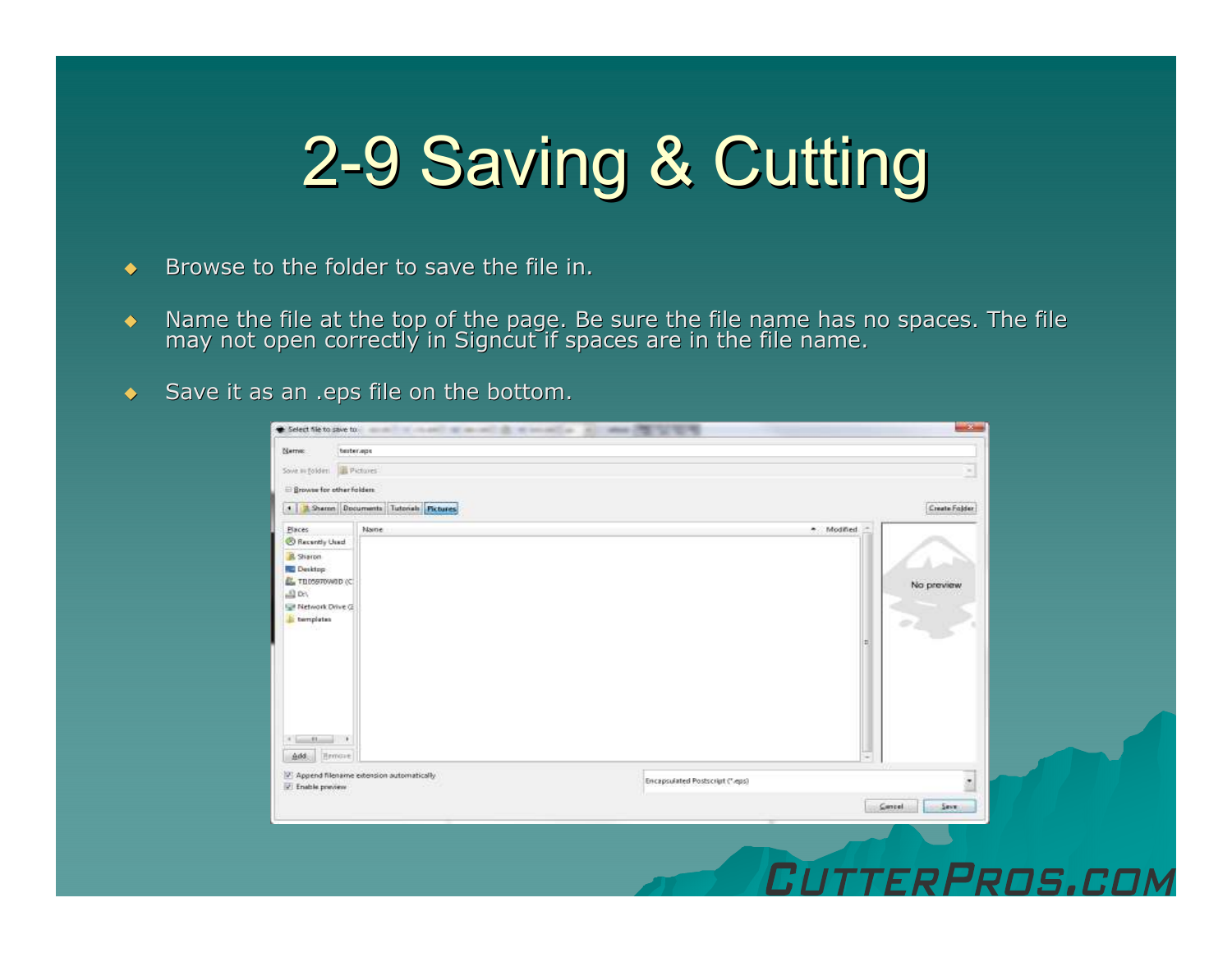#### 2-10 Saving & Cutting



If the image will need future editing, save as an .svg file also.



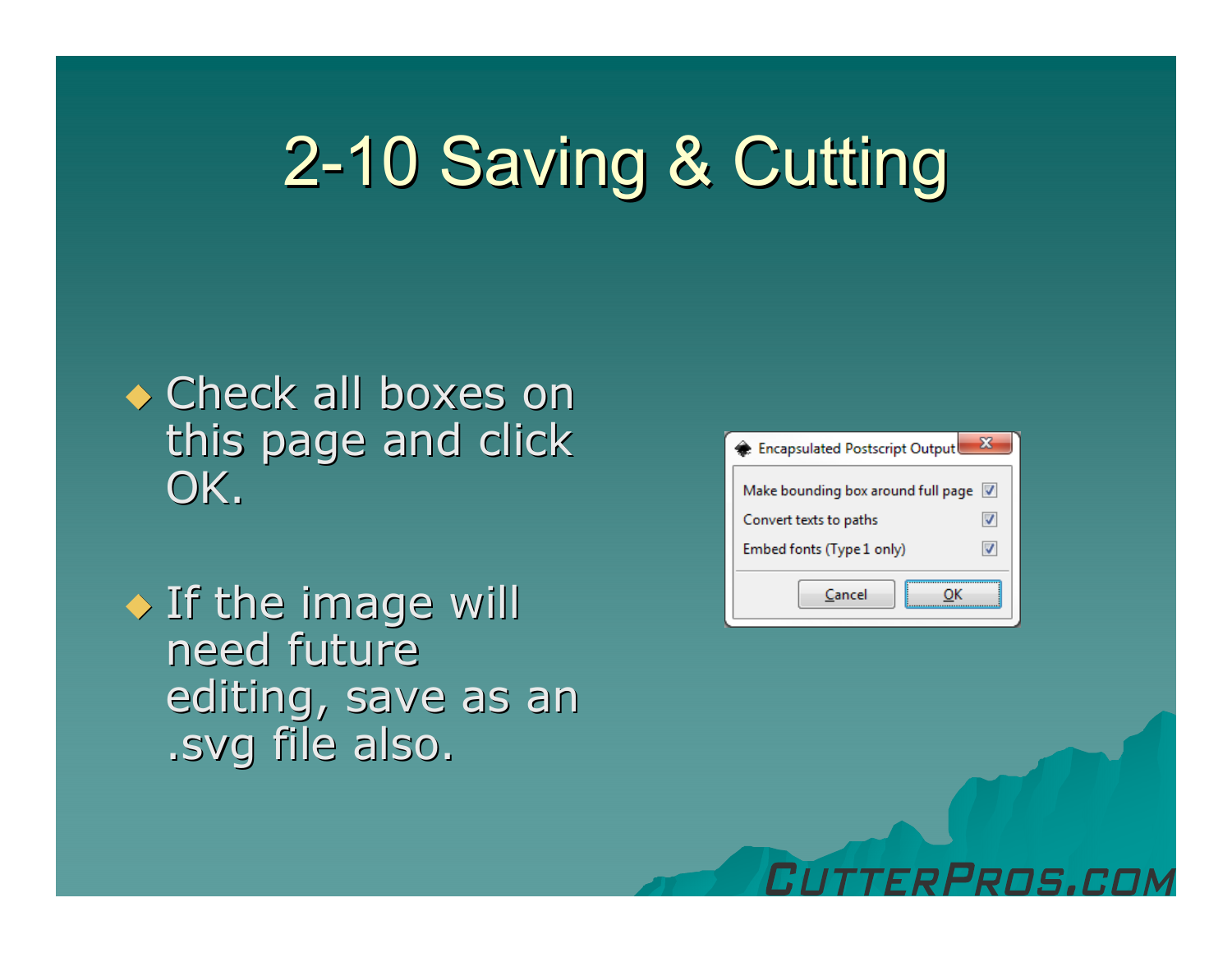#### 2-11 Saving & Cutting

◆ To send the file to Signcut, click 'Effects: Export: Send to Signcut'

◆ If Export is not available, see next page.

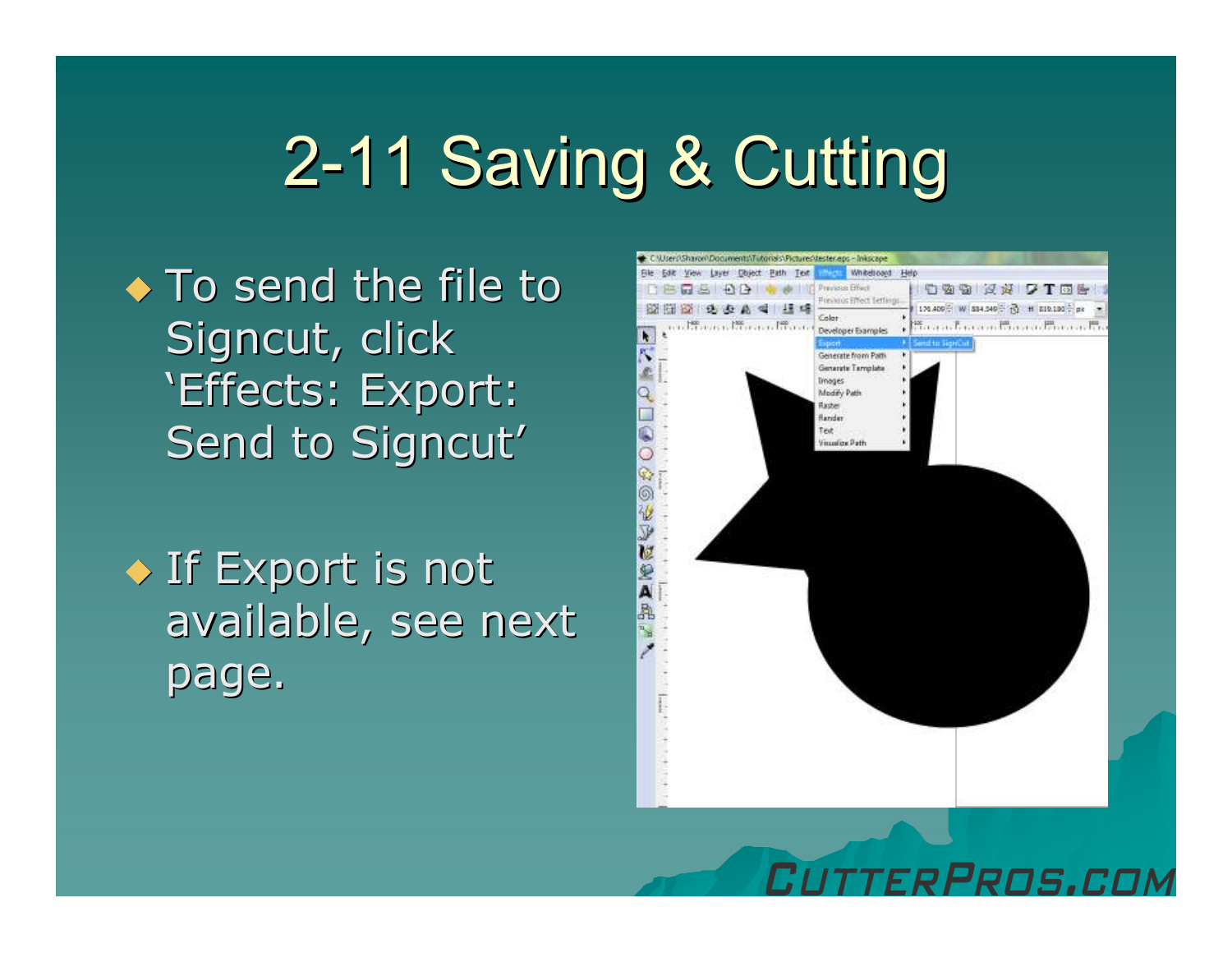## 2-12 Saving & Cutting

| Ü<br>SignCut Productivity Pro |                                    |            |                 |             |                        |        |
|-------------------------------|------------------------------------|------------|-----------------|-------------|------------------------|--------|
| File<br>Edit                  | <b>Special cutting</b><br>Settings | Help       |                 |             |                        |        |
| Œ<br>111111111                |                                    |            |                 |             |                        |        |
| Open                          | Image                              |            | Measuring frame |             | Cutter                 | 90 deg |
|                               | $1.6686$ $\odot$                   |            | 0.0000          |             | 51.1811 <sup>(0)</sup> |        |
| ----                          | 5.1973                             |            | 0.0000          |             | 1968.5039              |        |
| Q                             | Import                             | Jog cutter |                 | Read cutter |                        | inch   |
|                               |                                    |            |                 |             |                        |        |

 $\bullet$  Open Signcut.

◆ Click the Folder icon on the top left corner of the screen.

Pong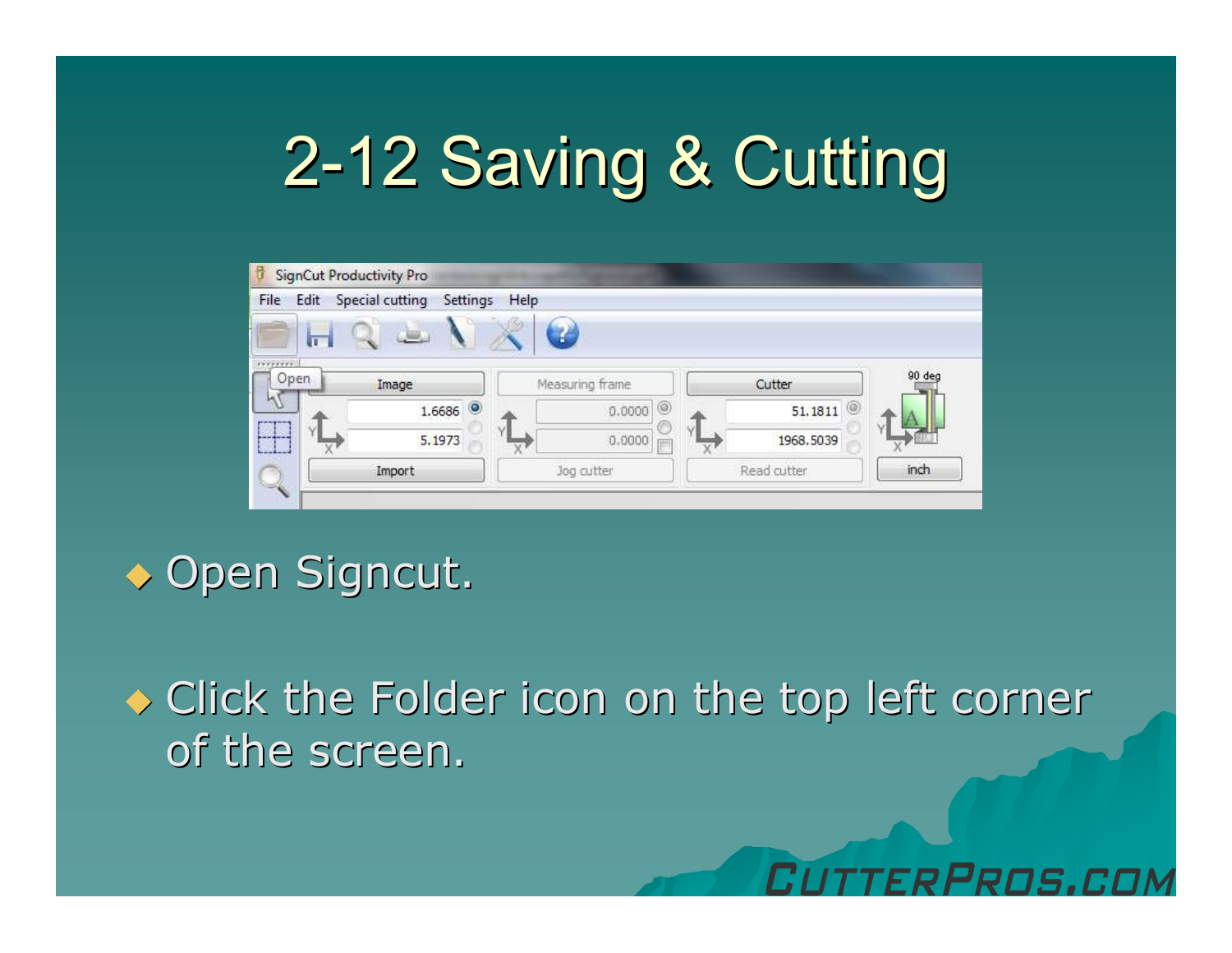## 2-13 Saving & Cutting

| A<br>Open                                                                                                                                                                                |                                                         | $\mathbf{x}$                                                                        |
|------------------------------------------------------------------------------------------------------------------------------------------------------------------------------------------|---------------------------------------------------------|-------------------------------------------------------------------------------------|
| $\Rightarrow$                                                                                                                                                                            | In Libraries > Documents > Tutorials > Pictures         | Search Pictures<br>$+$<br>٠<br>٩                                                    |
| Organize -<br>New folder                                                                                                                                                                 |                                                         | $\odot$<br>肆 ▼<br>市間                                                                |
| <b>Favorites</b><br>Desktop<br>肮<br>Downloads<br><b>Recent Places</b><br>Ξ<br>Ē.<br>Libraries<br>T)<br>Documents<br>Music<br>Pictures<br>Videos<br><b>Homegroup</b><br><b>L</b> Computer | <b>Documents library</b><br>Pictures<br>signcuttest.eps | Arrange by: Folder                                                                  |
|                                                                                                                                                                                          | File name: signcuttest.eps                              | All supported formats<br>$\cdot$<br>▼<br>Cancel<br>Open<br>$\overline{\phantom{a}}$ |

 $\leftrightarrow$  Browse for the folder where the file is saved.

Pons ri

 $\bullet$  Click the file, and click Open.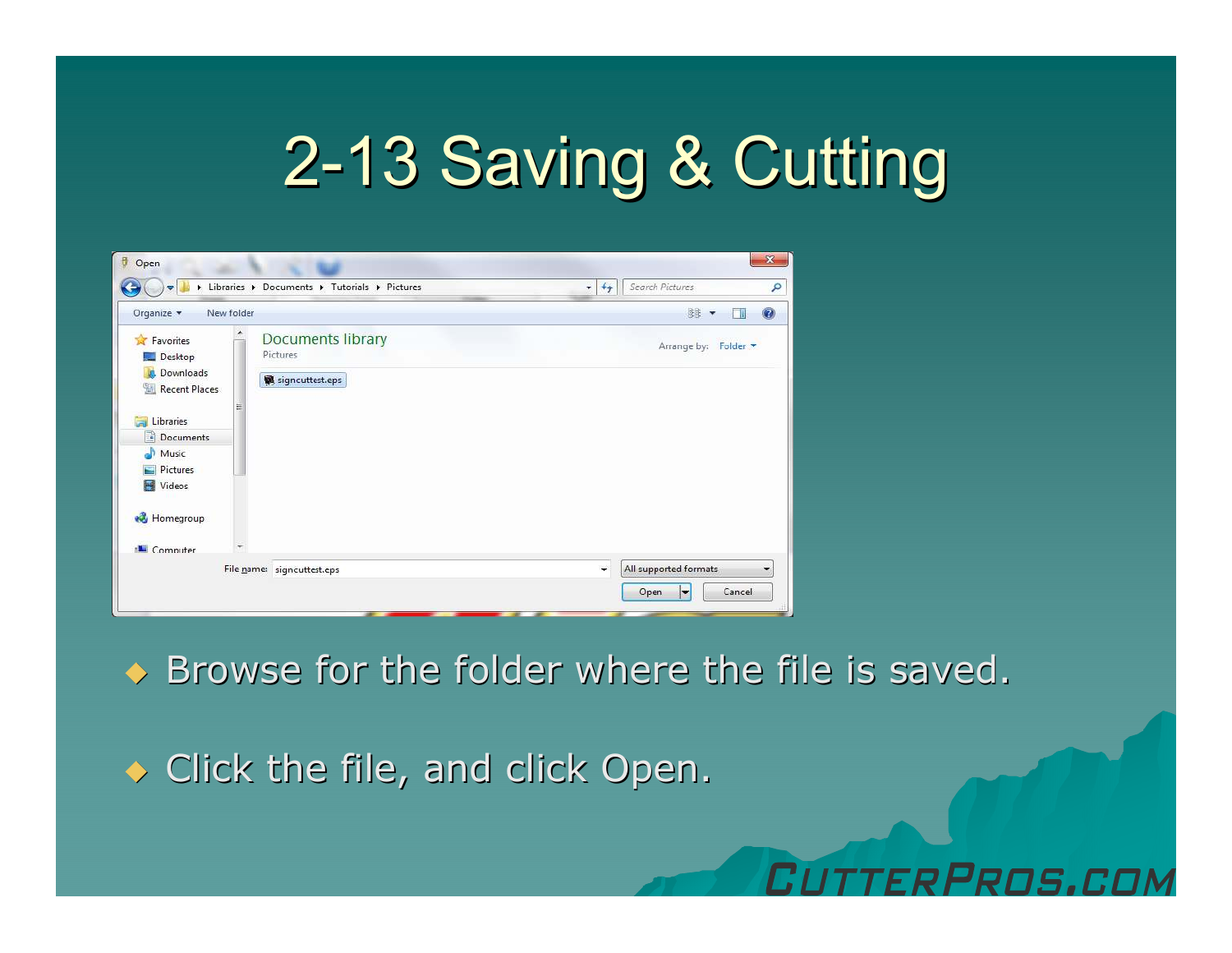#### 2-14 Saving & Cutting



• The image is now on Signcut and ready to cut.

PRNS.CO